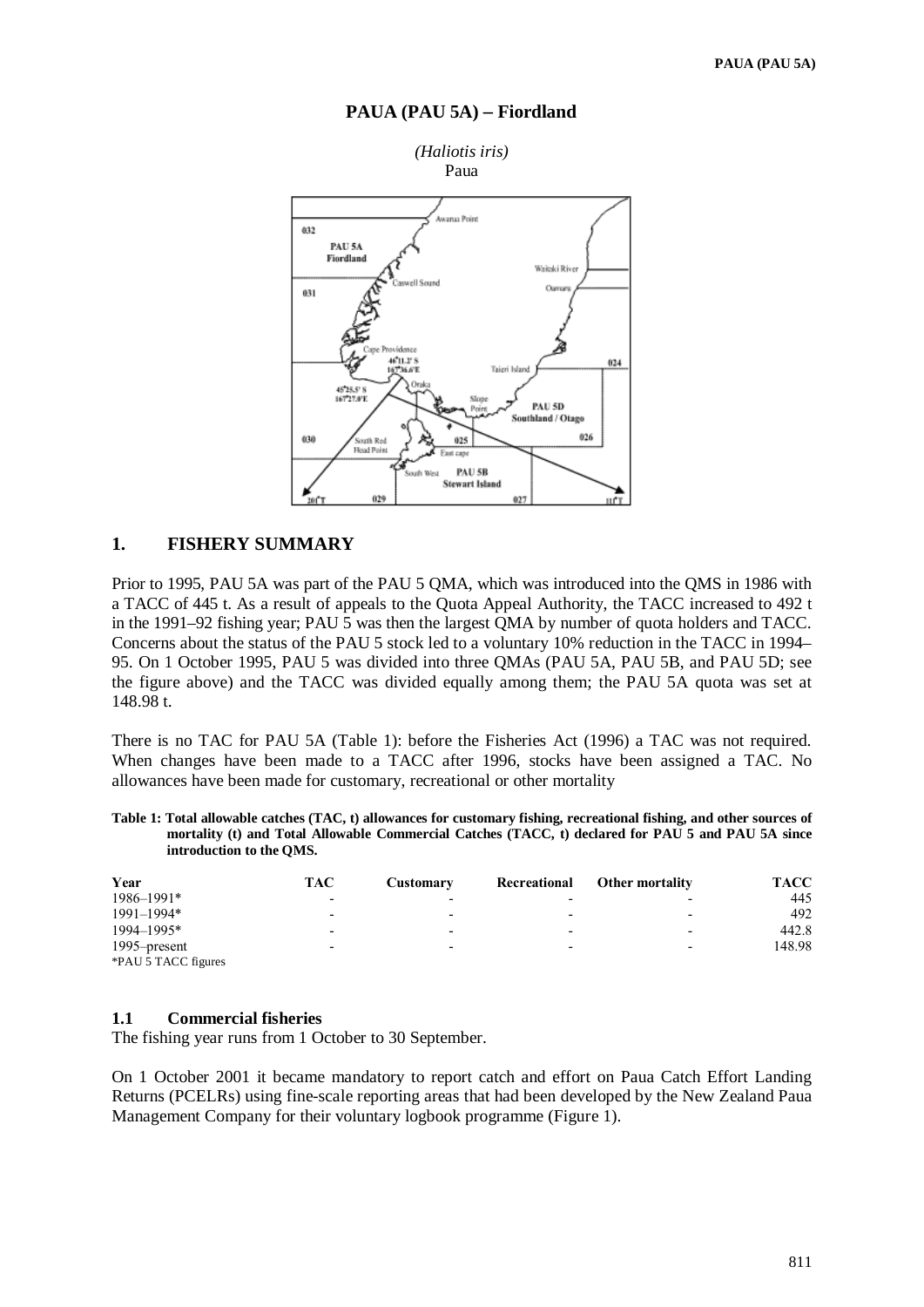

**Figure 1: Map of paua statistical areas, and voluntary management strata in PAU 5A.**

Landings for PAU 5A are shown in Table 2and Figure 2. Landings for PAU 5 are reported in the introductory PAU Working Group Report.

#### **Table 2: TACC and reported landings (t) of paua in PAU 5A from 1995–96 to the present from MHR returns.**

| Year        | Landings | <b>TACC</b> |
|-------------|----------|-------------|
| 1995-96     | 139.53   | 148.98      |
| 1996-97     | 141.91   | 148.98      |
| 1997–98     | 145.22   | 148.98      |
| 1998-99     | 147.36   | 148.98      |
| $1999 - 00$ | 143.91   | 148.98      |
| 2000-01     | 147.70   | 148.98      |
| $2001 - 02$ | 148.53   | 148.98      |
| $2002 - 03$ | 148.76   | 148.98      |
| 2003-04     | 148.98   | 148.98      |
| 2004-05     | 148.95   | 148.98      |
| $2005 - 06$ | 148.92   | 148.98      |
| 2006-07     | 104.03   | 148.98      |
| $2007 - 08$ | 105.13   | 148.98      |
| 2008-09     | 104.82   | 148.98      |
| 2009-10     | 105.74   | 148.98      |
| $2010 - 11$ | 104.40   | 148.98      |
| 2011–12     | 106.23   | 148.98      |
| 2012-13     | 105.56   | 148.98      |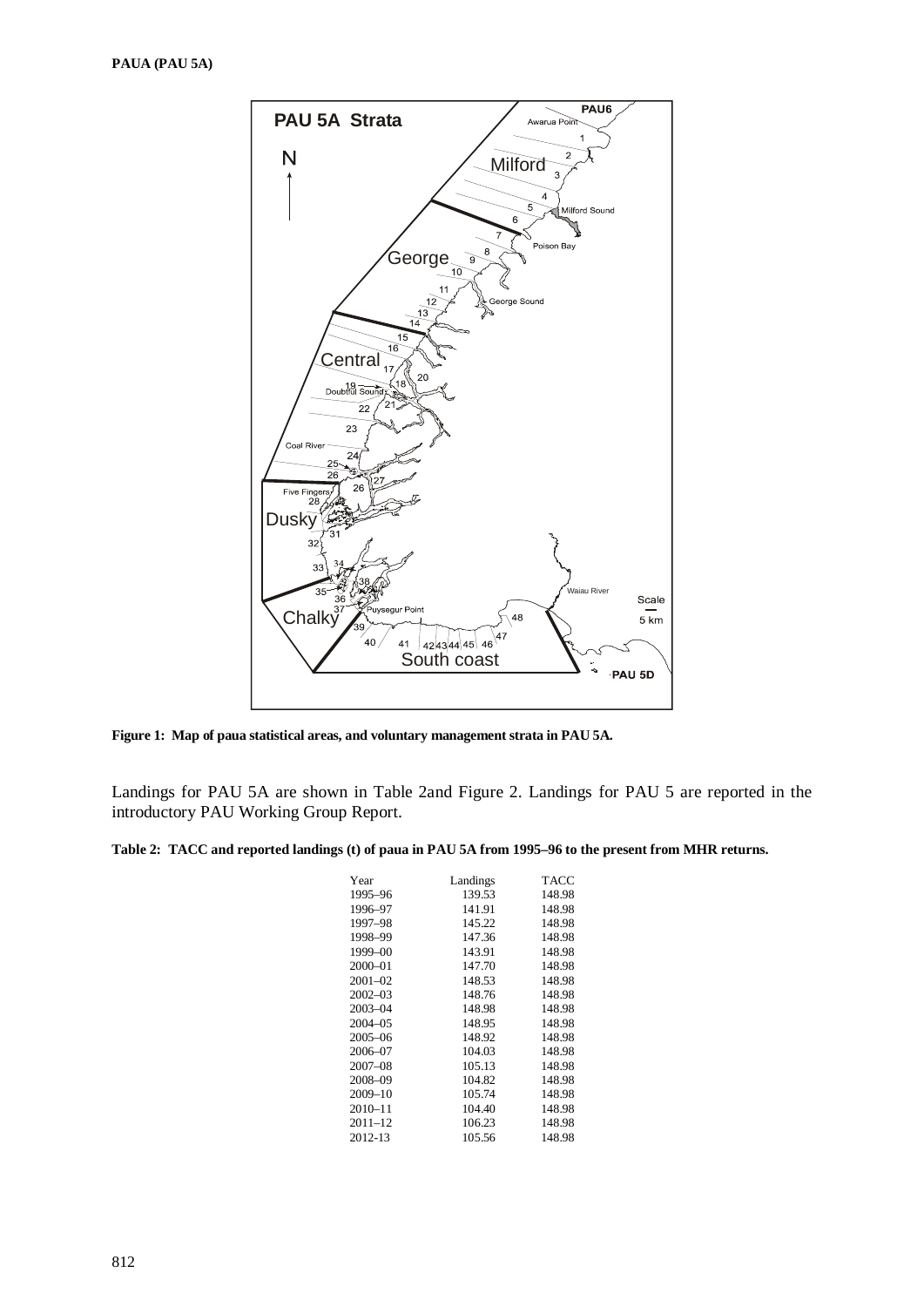# **1.2 Recreational fisheries**

For the purpose of the stock assessment model, the Shellfish Working Group (SFWG) agreed to assume that the 1974 recreational catch was 1 t, increasing linearly to 2 t in 2005. For further information on recreational fisheries refer to the introductory PAU Working Group Report.



**Figure 2: Landings and TACC for PAU 5A from 1995–96 to the present. For historical landings in PAU 5 prior to 1995–96, refer to figure 1 and table 1 in the introductory PAU Working Group Report.** 

# **1.3 Customary fisheries**

For the purpose of the stock assessment model, the SFWG agreed to assume that customary catch has been constant at 1 t. For further information on customary fisheries refer to the introductory PAU Working Group Report.

# **1.4 Illegal catch**

There are no estimates of illegal catch for PAU 5A. For the purpose of the stock assessment model, the SFWG agreed to assume that illegal catches have been a constant 5 t. For further information on illegal catch refer to the introductory PAU Working Group Report.

#### **1.5 Other sources of mortality**

For further information on other sources of mortality refer to the introductory PAU Working Group Report.

# **2. BIOLOGY**

For further information on paua biology refer to the introductory PAU Working Group Report. Biological parameters derived using data collected from PAU 5A are summarised in Table 3. Size-atmaturity, natural mortality and annual growth increment parameters were estimated within the assessment model.

| Stock area                                                                         |                     | Estimate          | Source                                          |
|------------------------------------------------------------------------------------|---------------------|-------------------|-------------------------------------------------|
| 1. Weight = $a$ (length) <sup>b</sup> (weight in kg, shell length in mm)<br>PAU 5A | $a = 2.99E-0.8$     | $b = 3.303$       | Schiel & Breen $(1991)$                         |
| 2. Size at maturity (shell length)                                                 | 50% mature          | $93 \text{ mm}$   | Samples from Dusky, George, and Milford areas   |
| PAU 5A                                                                             | 95% mature          | $109 \text{ mm}$  | (Fu et al 2010)                                 |
| 3. Estimated annual increments (both sexes combined)                               | At $75 \text{ mm}$  | $25.2 \text{ mm}$ | Samples from Central, Dusky, George, Chalky and |
| PAU 5A                                                                             | At $120 \text{ mm}$ | $6.9 \text{ mm}$  | the South Coast (Fu et al 2010)                 |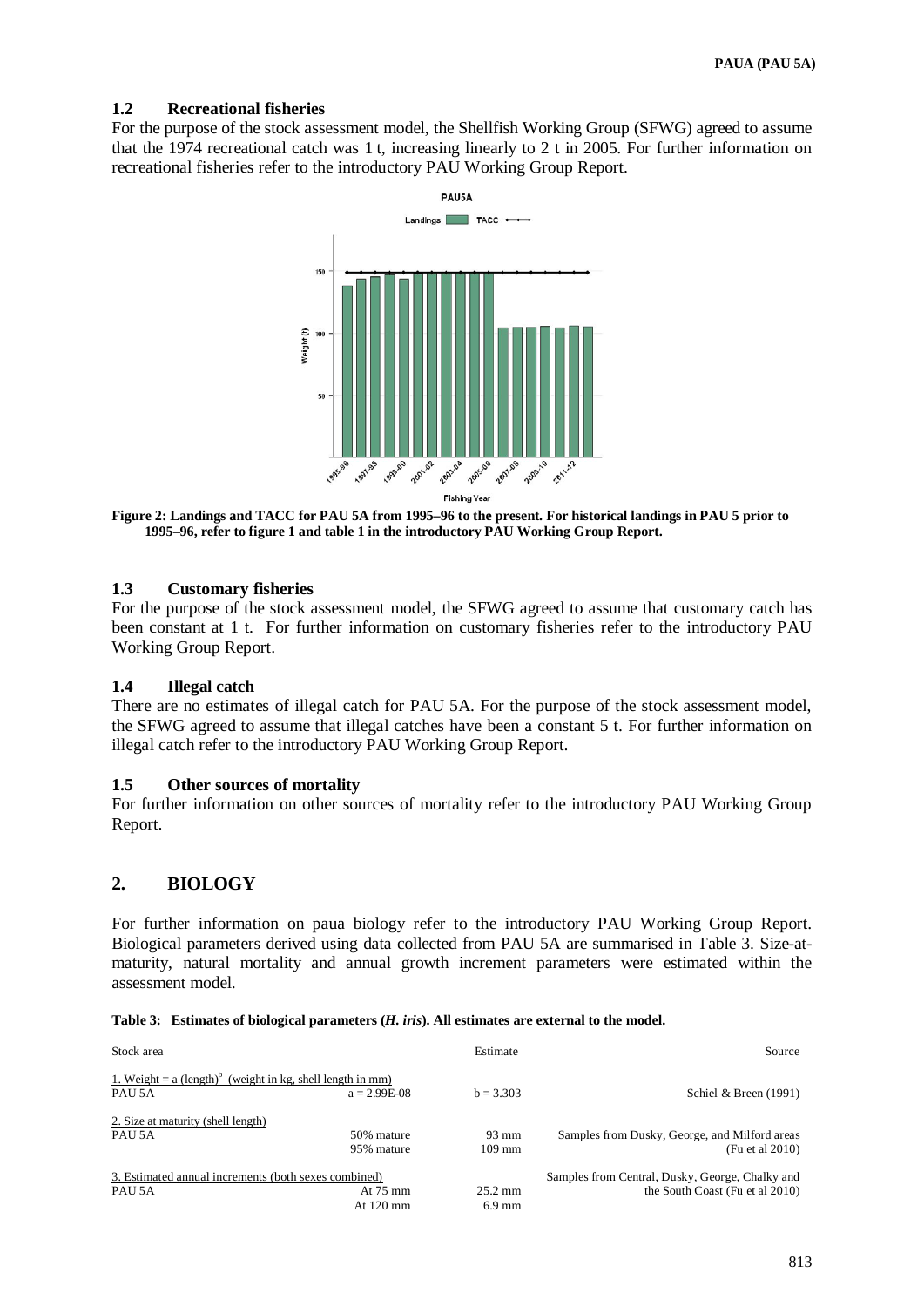# **3. STOCKS AND AREAS**

For further information on stocks and areas refer to the introductory PAU Working Group Report.

# **4. STOCK ASSESSMENT**

The stock assessments for PAU 5A have previously been carried out at the QMA level. In 2010 the Shellfish Working Group decided to conduct the stock assessment for the two subareas of PAU 5A separately: a southern area including the Chalky and South Coast strata, and a northern area including the Milford, George, Central, and Dusky strata (Figure 1). The division was based on the availability of data, and differences in exploitation history and management initiatives.

### **4.1 Estimates of fishery parameters and abundance**

Standardised CPUE data from CELR and PCELR records show a steady decline in CPUE in the Southern areas from 1990 to 2008, but an apparent increase since then (Figure 3, Upper graphs). CPUE shows a general increase in the northern areas from 1990 to 2003 but declined in 2004 and remained relatively stable since (Figure 3, Lower graphs). The stock assessment assumes that commercial CPUE is proportional to abundance; however, this may not be the case for paua stocks because serial depletion tends to maintain catch rates despite a declining biomass. Apparent stability in CPUE must therefore be interpreted with caution.



**Figure 3: Standardised CPUE indices for the southern area of PAU 5A based on the CELR 1990**−**2001 (a) and PCELR 2002**−**2009 (b), and for the northern area based on CELR 1990**−**2001 (c) and PCELR 2002**−**2009 (d).**

The abundance of paua in PAU 5A was also estimated from research diver surveys in 1996, 2002, 2003, 2006, and 2008−2010. Not every stratum was surveyed in each year, and before 2005–06 surveys were conducted only in the area from Dusky South. Concerns about the reliability of this data as an estimate of relative abundance instigated several reviews in 2009 (Cordue 2009) and 2010 (Haist 2010). The reviews assessed i) the reliability of the research diver survey index as a proxy for abundance and ii) whether the Research Diver Survey Index (RDSI), when used in the paua stock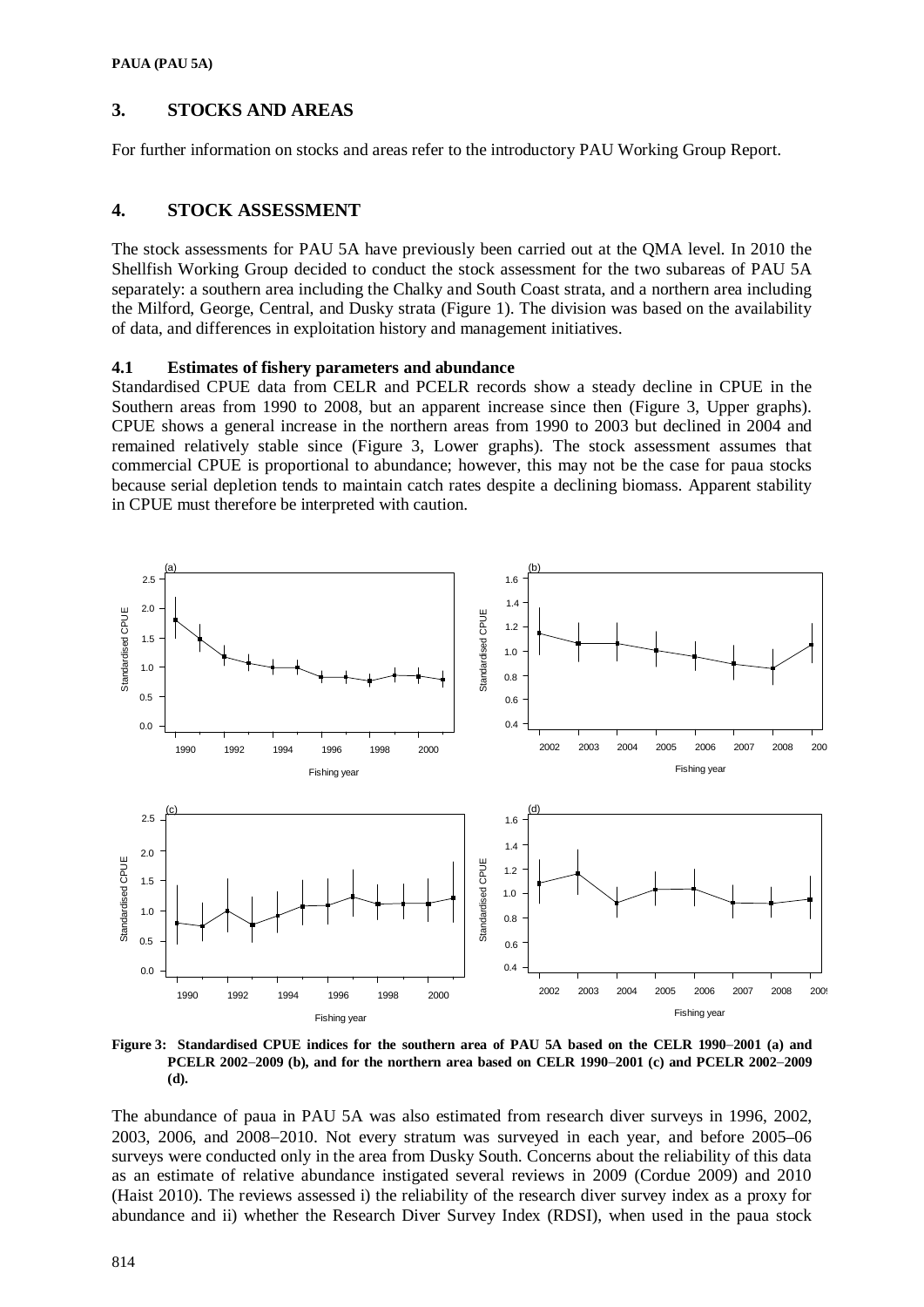assessment models, results in model outputs that do not adequately reflect the status of the stocks. Both reviews suggest that outputs from paua stock assessments using the RDSI should be treated with caution. For a summary of the conclusions from the reviews refer to the introductory PAU Working Group Report.

# **4.2 Biomass estimates**

The 2010 assessment for the southern (Fu & McKenzie 2010a) and northern (Fu & McKenzie 2010b) areas of PAU 5A incorporated revision of the length-based model first used in 1999 for PAU 5B (Breen et al 2000a), and used in revised form for subsequent assessments in many paua stocks (Breen et al 2003, Breen & Kim 2005, McKenzie & Smith 2009). For more information on the model structure and the data used refer to Fu et al (2010) and Fu & McKenzie (2010ab).

The model partitioned the paua stock into a single sex population, with length classes from 70 mm to 170 mm, in groups of 2 mm. The stock was assumed to reside in a single, homogeneous area. The partition accounted for numbers of paua by length class within an annual cycle, where movement between length classes was determined by the growth parameters. Paua entered the partition following recruitment and were removed by natural mortality and fishing mortality.

The model simulates the population dynamics from 1965 to the current fishing year. Catches were available for 1974–2010 (commercial catch in 2010 was assumed to be the harvest cap), and were assumed to increase linearly between 1965 and 1973 from 0 to the 1974 catch level. Catches included commercial, recreational, customary, and illegal catch.

Recruitment was assumed to take place at the beginning of the annual cycle, and length at recruitment was defined by a uniform distribution with a range between 70 and 80 mm. Recruitment is modeled as an estimated baseline value with estimated annual deviations. No explicit stock-recruitment relationship was modelled in this assessment.

Maturity does not feature in the population partition. The model estimated proportions mature with the inclusion of length-at-maturity data. Growth and natural mortalities were also estimated within the model.

The models used two selectivities: the commercial fishing selectivity and research diver survey selectivity, both assumed to follow a logistic curve. From 2007 onward, following voluntary changes in the minimum harvest size, the commercial fishing selectivity was shifted by 5 mm for the southern area assessment, and 2 mm for the northern area assessment.

A point estimate of the mode of the joint posterior distribution (MPD) serves as the starting point for the Bayesian estimations and as the basis for some sensitivity tests. Markov Chain Monte Carlo (MCMC) simulations are used to estimate the marginal posterior distributions of model parameters, indicators and state of the stock. Indicators are based on current and projected states of the stock, and comparisons with a reference period, for both spawning and recruited biomass.

For both the Northern and Southern areas the data fitted in the assessment model were: (1) a standardised CPUE series based on the early CELR data, (2) a standardised CPUE series based on recent PCELR data, (3) a standardised research diver survey index (RDSI), (4) a research diver survey proportions-at-lengths series, (5) a commercial catch sampling length frequency series, (6) tagrecapture length increment data, and (7) maturity-at-length data. The catch history used as the model input included commercial, recreational, customary, and illegal catch. It was assumed that 80% of the non-commercial catch was taken from the southern area of PAU 5A, with the remainder being taken from the northern area.

For the Southern area the commercial catch history estimates were made under assumptions concerning the split of the catch between sub-stocks of PAU 5, and between subareas within PAU 5A. The base case model run has assumed 40% of the catch in Statistical Area 030 were taken from PAU 5A between 1985 and 1996. Estimates made under alternative assumptions (a lower bound of 18% and an upper bound of 61%) were used in sensitivity trials. The maturity and growth data included in the model were based on samples collected throughout PAU 5A, and the abundance and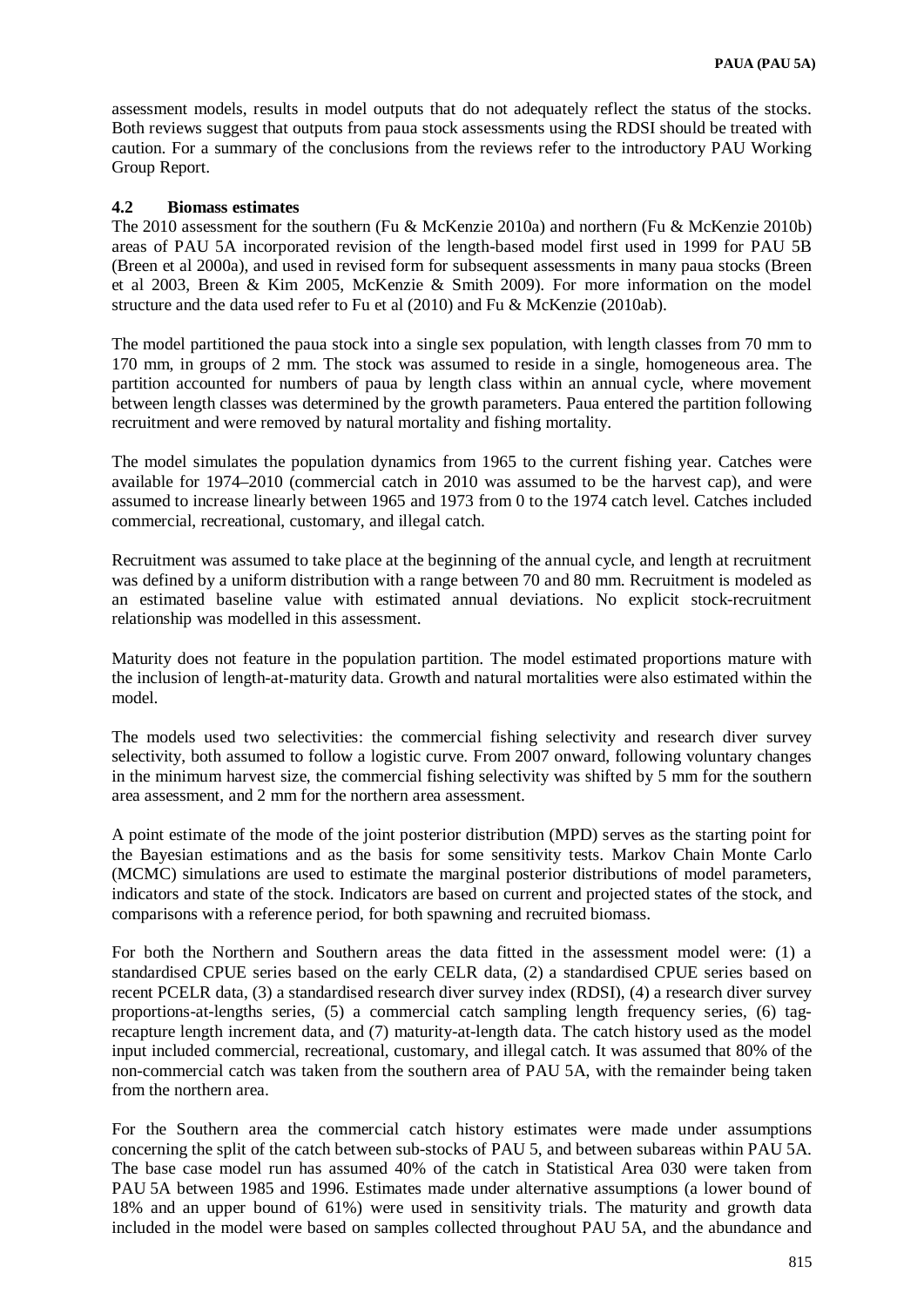length frequency data were from Chalky and South Coast. The CPUE indices between 1990 and 2001 were based on catch effort data from Statistical Area 030. Only four years of catch sampling length frequencies (2002–2005) were included in the base case, as the sampling coverage is low since then and dubious before then. The additional catch sampling data were used in sensitivity trials.

For the Northern area the commercial catch history estimates between 1984 and 2010 were based on reported catch from Statistical Area 031 and 032, and estimates before 1984 were made using assumptions about the split of the catch between subareas within PAU 5A. The split proportions were inferred from the total estimated catch between 1984 and 1995 from Statistical Areas 030, 031, and 032, assuming that 18% (upper bound), 40% (base case), or 61% (lower bound) of the annual catch in 030 was taken from PAU 5A. The maturity and growth data included in the model were based on samples collected throughout PAU 5A, and the abundance and length frequency data were from Milford, George, Central, and Dusky. As for the southern area assessment only four years of catch sampling length frequencies (2002–2005) were included, as the sampling coverage has been low since then and is unreliable before 2002. The decision was made following the southern area assessment.

A base case model was chosen by the SFWG for each of the assessments. For the southern area, the base case used the catch vector estimated under the base case assumption (the lower bound and upper bound estimates were investigated in sensitivities), and included CSLF data for 2002–2005 (the full CSLF series were used in the sensitivity). Recruitment deviations were estimated for 1986–2006. The commercial fishing selectivity was shifted by 5 mm after 2007 in line with the increase of the minimum harvest size (MHS). Each dataset was weighted so that the standard deviations of the normalised residuals were close to 1.0 for each dataset.

For the northern area, the base case used the catch vector estimated under the base case assumption and included CSLF data for 2002–2005. Recruitment deviations were estimated for 1982–2006. The initial run suggested that the model fitted poorly to the recent CPUE indices. Therefore two alternative runs were proposed: a base case model which up-weighted the recent CPUE series, and a hyperstability model which assumed a non-linear relationship between CPUE and vulnerable biomass. Another source of uncertainty relates to changes in fishing selectivity due to an increase in Minimum Harvest Size in 2007, which varied by region. The base case and hyperstability model assumed a shift of fishing selectivity by 2 mm since 2007, with alternatives of 3 (model 6.1) and 4 mm (model 6.2) investigated in sensitivity trials.

The assessment reported  $B_{\text{init}}$ , the spawning stock biomass at the end of initialisation phase, and  $B_0$ the equilibrium spawning stock biomass assuming that recruitment is equal to the average recruitment from the period for which recruitment deviation were estimated.  $B_0$  will differ from  $B_{init}$  if estimated average recruitment deviates from base recruitment. The assessment used the ratio of current and projected spawning stock biomass  $(B_{current}$  and  $B_{2012})$  to  $B_0$  as preferred indicators of stock status ( $B_{init}$  was considered to have little biological meaning). The assessment also reported  $B_{current}^r$ ,  $B_{init}^r$ , and  $B_0^r$  being the current, initial, and virgin recruit-sized biomass respectively.

Recent practice has been to define a reference period in which biomass was stable, catches were good and the exploitation rate was sustainable. However, different biomass trajectories in sensitivity runs suggested that this approach was inappropriate for this assessment. Therefore  $S_{AV}$  and  $B_{AV}$  were not used as indicators in this assessment.

Projections were made up to 2012 (a three- and two-year projection for the southern and northern area assessment respectively). Recruitments for projections were obtained by randomly re-sampling model estimates from 1996 to 2006. Catch assumed in the projection included the 2009–10 harvest cap and the estimates for recreational, customary and illegal harvest. Catches were not fully taken if the corresponding exploitation rate exceeded the upper bound of 0.65. For the northern area assessment, projections made under current catch levels suggested that biomass is likely to decrease over the next two years, therefore additional projections were made assuming reduced catch levels, and the model output  $Pr(B_{2012} > B_{2010})$ , the probability that projected spawning biomass in 2012 would be higher than in 2010*.*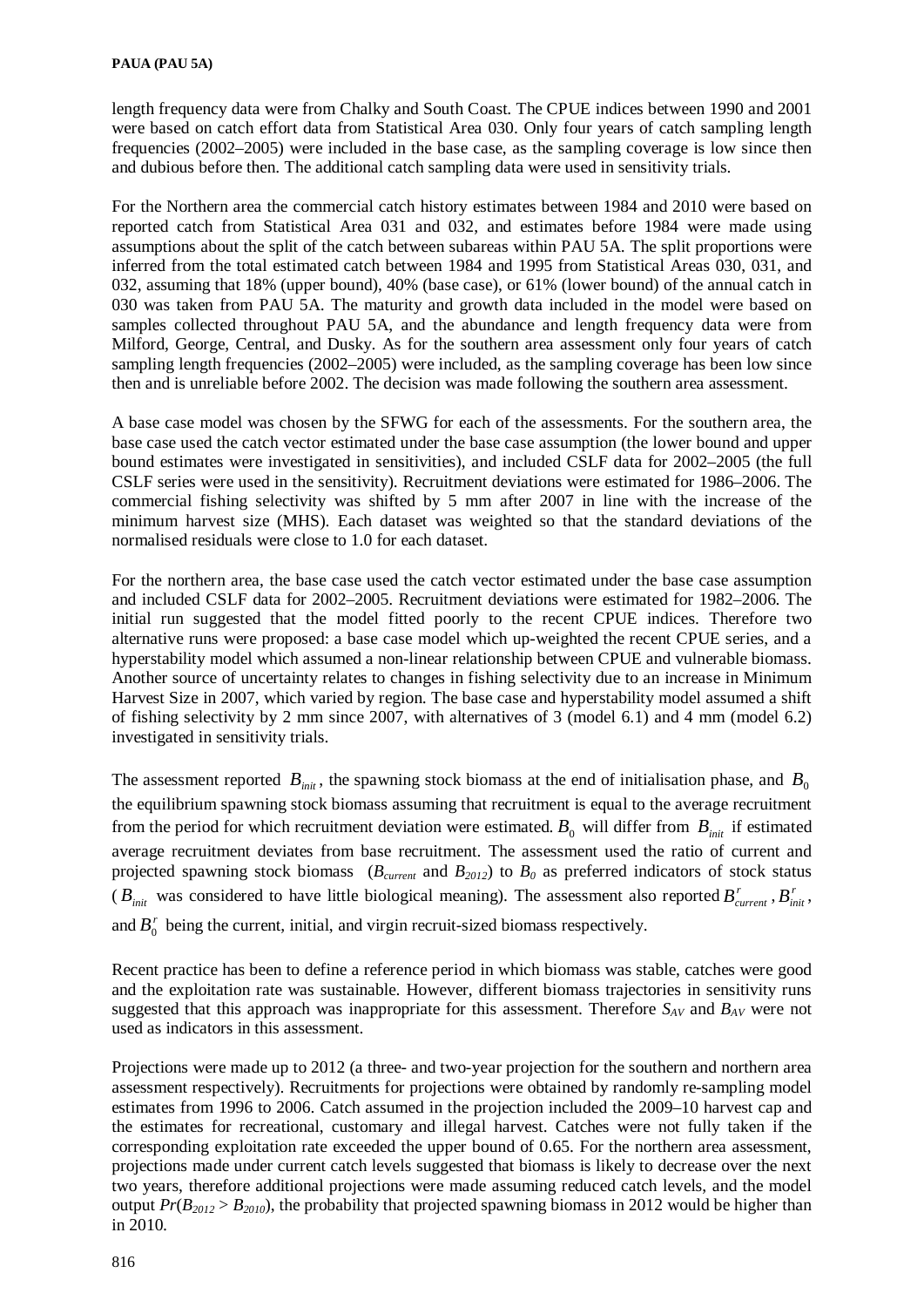## **4.2.1 Stock assessment results**

#### **Southern Area**

For the southern area, the base case fitted most data credibly. However, it was unable to fit the steep decline in the CPUE between 1990 and 1994, and was also unable to explain the inter-annual changes in the observed RDSI. The estimates of recruitment were lower than average in the late 1980s and about average through the 1990s. Exploitation rate was generally below 0.4 but was variable. The exploitation rate has been high since the late 1990s, but showed decreases over the last few years, in line with the reduction of catch levels.

The summaries of indicators from the base case for the southern area assessment are shown in Table 4. The median of the posterior of  $B_0$  was estimated to be 1155 t. The posterior trajectory of spawning stock biomass is shown in Figure 4. Current estimates from the base case suggest that the spawning stock population in 2009 ( $B_{\text{current}}$ ) was about 35% (28–42%)  $B_0$ , and recruit-sized stock abundance  $(B_{\text{current}}^r)$  was about 24% (19–29%) of the initial state  $(B_0^r)$ .

The projection suggested that the stock abundance would continue to increase over the next three years and the spawning stock biomass in 2012 was projected to be about 39% (31–50%) of *B0*, or 14% (2–26%) more than current (2009) levels (Table 5). Based on the 1000 posterior samples, the probability that the spawning stock biomass would decrease in three year's time is less than 7%.

The effects of using alternative catch history estimates (upper and lower-bound) were also investigated. The MPD estimates of  $B_{current}$  ranged from 30% to 52% of  $B_0$  for those estimates.

**Table 4: Summaries of the marginal posterior distributions of indicators for the base case of the southern area assessment. Columns show the 5th and 95th quantiles, median, minimum and maximum of each distribution. Biomass is in tonnes.** 

|                                    | Min  | $5\%$ | Median | 95%  | Max  |
|------------------------------------|------|-------|--------|------|------|
| $B_0$                              | 996  | 1066  | 1155   | 1252 | 1345 |
| $B_{\text{init}}$                  | 906  | 962   | 1025   | 1088 | 1152 |
| $B_{\text{min}}$                   | 285  | 331   | 382    | 447  | 513  |
| $B_{\text{current}}$               | 288  | 338   | 397    | 478  | 567  |
| $B_{\text{current}}/B_0$           | 0.24 | 0.28  | 0.35   | 0.42 | 0.49 |
| $B_0^r$                            | 844  | 913   | 1007   | 1111 | 1206 |
| $B_{init}^r$                       | 776  | 835   | 894    | 945  | 999  |
| $B^r_{\min}$                       | 140  | 172   | 204    | 251  | 300  |
| $B_{\textit{current}}^r$           | 170  | 201   | 237    | 286  | 349  |
| $B_{\textit{current}}^r$ / $B_0^r$ | 0.16 | 0.19  | 0.24   | 0.29 | 0.36 |
| current                            | 0.15 | 0.18  | 0.22   | 0.25 | 0.29 |

**Table 5: Summary of key indicators from the projection for the base case of the southern area assessment: projected biomass as a percentage of the virgin and current stock status, for spawning stock and recruit-sized biomass, respectively.** 

| Projection                 | 2009                | 2010                | 2011                | 2012            |
|----------------------------|---------------------|---------------------|---------------------|-----------------|
| % $B_0$                    | $34.6(27.3 - 43.9)$ | $35.6(27.8 - 45.2)$ | $37.5(29.3 - 47.7)$ | $39.4(30.9-50)$ |
| % $B_0^r$                  | $20.7(16.3-25.8)$   | 21.5(16.7–27.1)     | $22.2(17.1 - 28.4)$ | $23.2(17.9-30)$ |
| % $B_{\text{current}}$     | $100(100-100)$      | $103(99-107)$       | $108(100-117)$      | $114(102-126)$  |
| % $B_{\textit{current}}^r$ | $100(100-100)$      | $104(99-110)$       | $108(100-117)$      | $112(103-123)$  |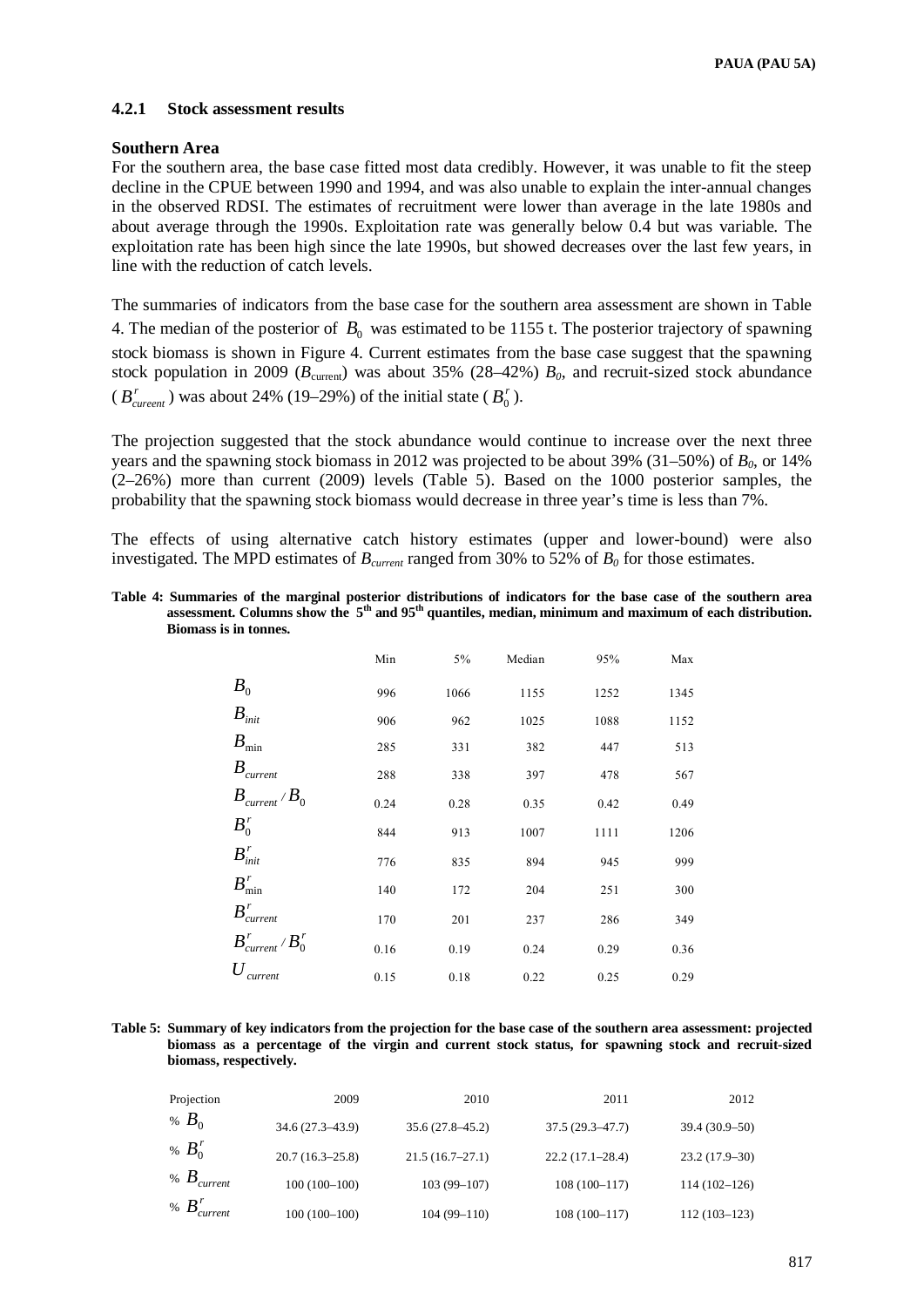

**Figure 4: Posterior distributions of spawning stock biomass (including projection) as a percentage of**  $B_0$  **for the southern area assessment. The box shows the median of the posterior distribution (horizontal bar), the 25th and 75th percentiles (box), with the whiskers representing the full range of the distribution. The boxes to the right of the dashed line indicate the projected spawning biomass to 2012 for each model assuming current catch level.**

#### **Northern area**

The base case model suggested that recruitment was lower than average in the early 1980s and above average through the 1990s, and that the exploitation rate has increased since the mid 1990s, and remained at relatively high levels over the last few years. The initial run of the base case model suggested that the model fitted poorly to the recent CPUE indices. Therefore two alternative runs were proposed by the SFWG: a base case model which up-weighted the recent CPUE series, and a hyperstability model which assumed a non-linear relationship between CPUE and vulnerable biomass.

The summaries of indicators from the base case are shown in Table 6. The estimated spawning stock population in 2010 ( $B_{\text{current}}$ ) is 41% (34–50%)  $B_0$ , and the recruit-sized stock abundance ( $B_{\text{current}}^r$ ) is 26% (21–33%) of initial state  $(B<sup>r</sup><sub>0</sub>)$ . Estimates from the hyperstability model suggest that  $B<sub>current</sub>$  is 26% (21–35%)  $B_0$ , and  $B_{current}$  is 16% (12–22%) of  $B_0^r$  (Table 7).

**Table 6: Summaries of the marginal posterior distributions of indicators for the base case of the northern area assessment. Columns show the 5th and 95th quantiles, median, minimum and maximum of each distribution. Biomass is in tonnes.** 

|                                    | Min  | 5%   | Median | 95%  | Max  |
|------------------------------------|------|------|--------|------|------|
| $B_{0}$                            | 913  | 960  | 1012   | 1065 | 1123 |
| $B_{\text{init}}$                  | 727  | 782  | 858    | 961  | 1065 |
| B<br><i>current</i>                | 300  | 351  | 417    | 498  | 580  |
| $B_{\text{current}}$ / $B_0$       | 0.29 | 0.35 | 0.41   | 0.49 | 0.54 |
| $B_0^r$                            | 694  | 737  | 787    | 843  | 926  |
| $B_{init}^r$                       | 545  | 613  | 670    | 734  | 809  |
| $B_{-}^{r}$<br>current             | 150  | 175  | 207    | 250  | 305  |
| $B_{\textit{current}}^r$ / $B_0^r$ | 0.18 | 0.22 | 0.26   | 0.31 | 0.38 |
| $\mathcal{U}$<br>current           | 0.22 | 0.27 | 0.31   | 0.36 | 0.41 |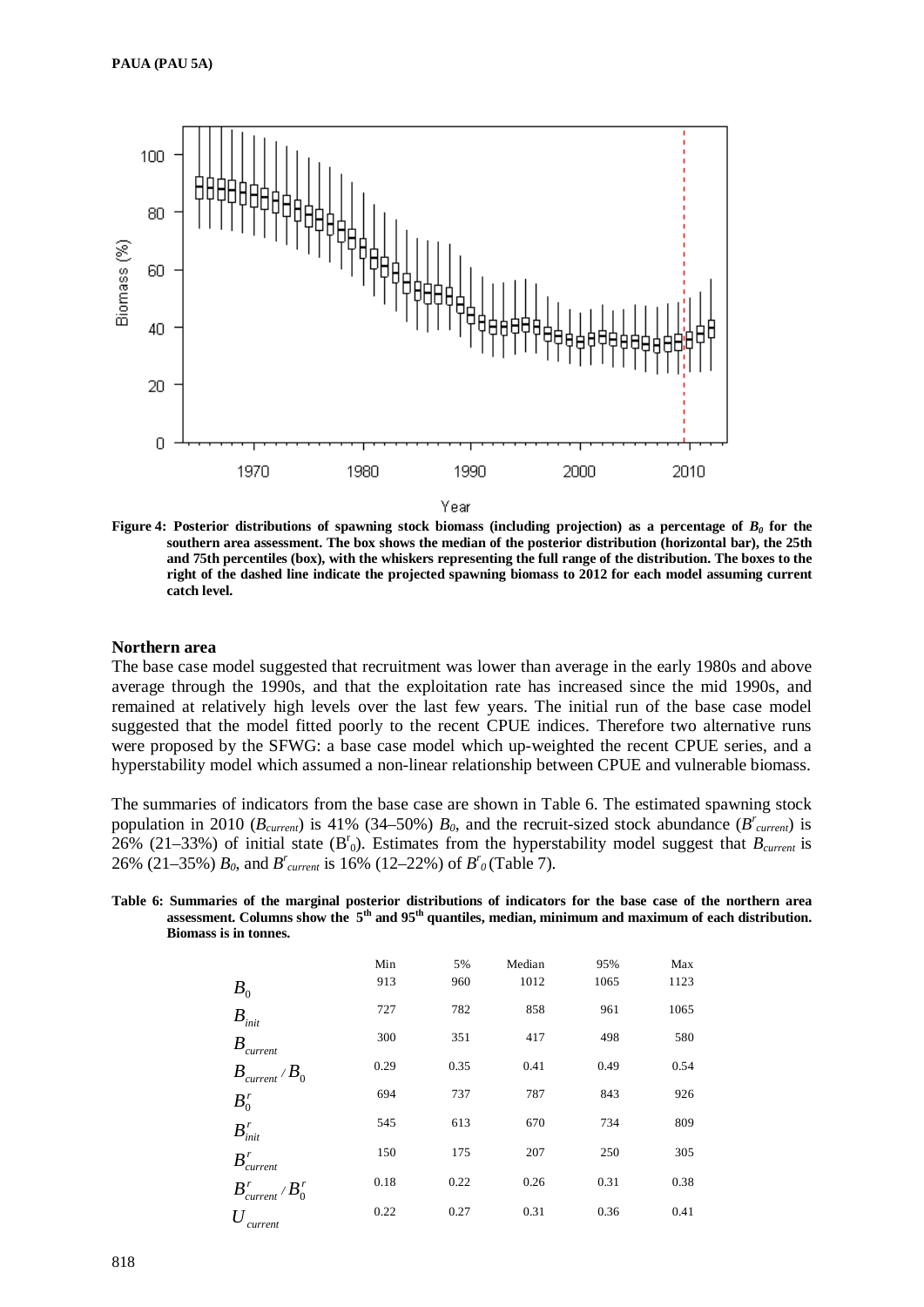**Table7: Bayesian median and 95% credible intervals of key indicators for the hyperstability model for the northern area assessment. Biomass is in tonnes.** 

| Model          | $B_0$ (t)      | B'(t)         | $B_{2010}$ (% $B_0$ ) | $B'_{2010}$ (% $B'_{0}$ ) |
|----------------|----------------|---------------|-----------------------|---------------------------|
| Hyperstability | 989 (923-1065) | 805 (727–887) | $26.4(20.5-34.7)$     | $16.1(11.8-22.3)$         |

Assuming greater selectivity shifts of 2 to 4 mm since 2007 led to more optimistic estimates of stock status:, the median of  $B_{\text{current}}$  (% $B_0$ ) ranged from 41% to 50% for the base case, and from 26% to 30% for the hyperstability model. The posterior trajectories of spawning stock biomass for the base case and hyperstability models are shown in Figures 5 and 6.



**Figure 5 Posterior distributions of spawning stock biomass trajectory for base case (black), 6.1((grey) Base case, selectivity shifted by 3mm from 2007), and 6.2 ((orange), Base case, selectivity shifted by 4mm from 2007) for the northern area assessment. The box shows the median of the posterior distribution (horizontal bar), the 25th and 75th percentiles (box), with the whiskers representing the full range of the distribution. The boxes to the right of the dashed line indicate the projected spawning biomass to 2012 for each model assuming current catch level. Model 6.1 and 6.2, base case but commercial selectivity shifted by 3 and 4 mm respectively from 2007.**

The projection made for the base case suggested that the stock abundance would decrease slightly over the next two years. The projected spawning stock biomass in 2012 has a median of  $40\%$  of  $B_0$ , about 3% less than the current (2009) level (Table 8). The probability that the spawning stock biomass will increase in two year's time  $(\Pr\{B_{2012} > B_{current}\})$  is about 22%. The hyperstability model predicted a larger decline in abundance, with  $B_{2012}$  predicted to be 6% less than current state (Table 8). Projections made with alternative future catches suggested that Pr{ $B_{2012} > B_{current}$ } would increase with reduced catch levels. For the base case,  $Pr{B_{2012} > B_{current}}$  would be greater than 50% if the catch is reduced by 10 t each year for the next two years; for the hyperstability model, catch shelving of up to 20 t each year is required. Projections made with larger selectivity shifts have all predicted declines in future stock abundance, but generally with smaller risks.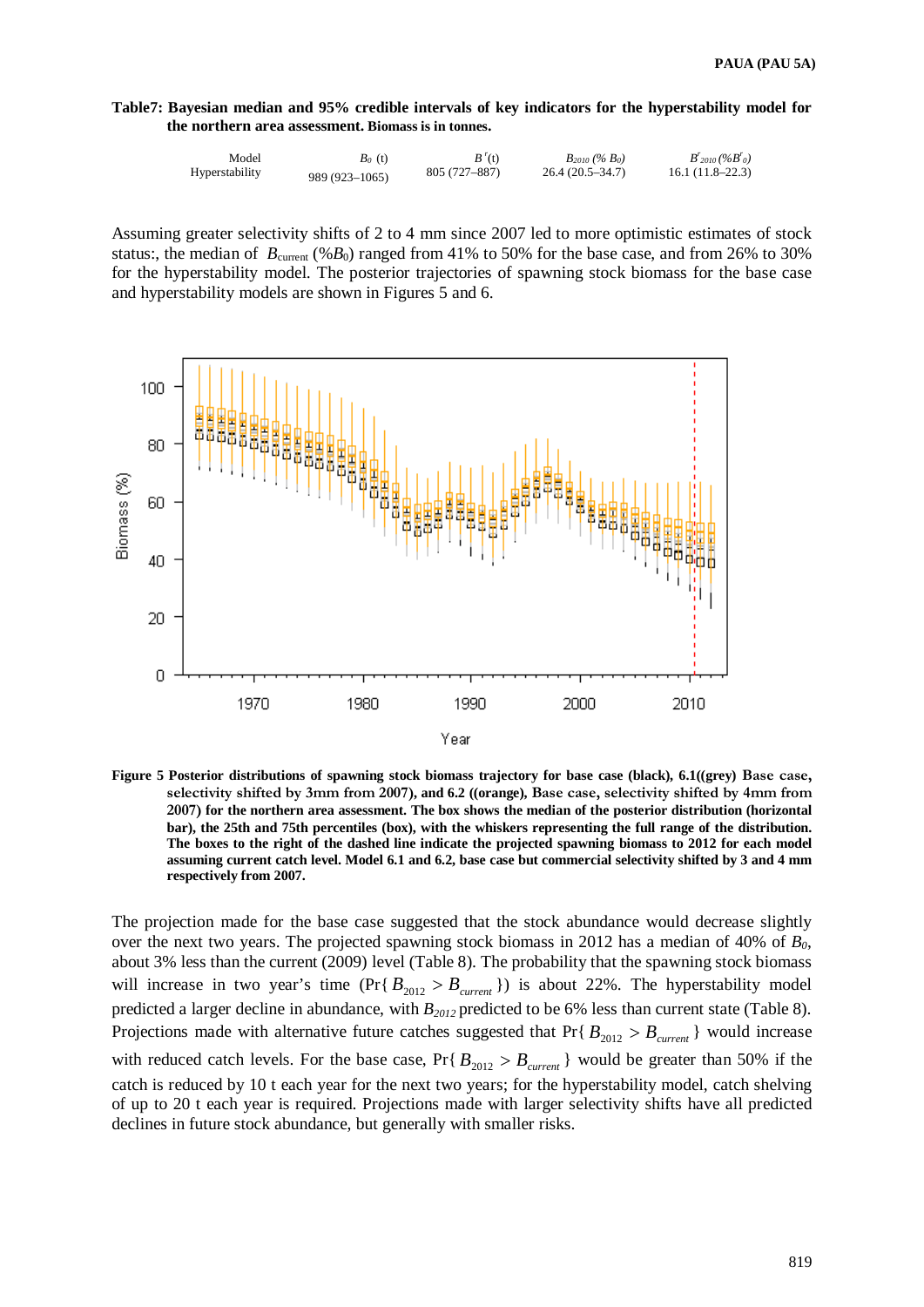

**Figure 6: Posterior distributions of spawning stock biomass trajectory for hyperstability model (black), 8.1 (gray), and 8.2 (orange). The box shows the median of the posterior distribution (horizontal bar), the 25th and 75th percentiles (box), with the whiskers representing the full range of the distribution. The boxes to the right of the dashed line indicate the projected spawning biomass to 2012 for each model assuming current catch level. Model 8.0 and 8.2, hyperstability model but commercial selectivity shifted by 3 and 4 mm respectively from 2007.**

**Table 8: Bayesian median and 95% credible intervals of key indicators of projection assuming various future catch levels, the base case and hyperstability models for the northern area assessment.**

| Model          | Catch  | $B_{2012}$ (% $B_0$ ) | $B_{2012}$ (% $B_{2010}$ ) | $Pr(B_{2012} > B_{2010})$ |
|----------------|--------|-----------------------|----------------------------|---------------------------|
| Base case      | 74 330 | $40.0(31.8-49.5)$     | $0.97(0.89-1.05)$          | 0.218                     |
|                | 69 330 | $40.7(32.5-50.2)$     | $0.99(0.91-1.06)$          | 0.364                     |
|                | 64 330 | $41.4(33.2 - 50.8)$   | $1.00(0.93 - 1.08)$        | 0.520                     |
| Hyperstability | 74 330 | $24.7(19.1-33.3)$     | $0.94(0.82 - 1.06)$        | 0.140                     |
|                | 64 330 | $25.4(19.1-34.7)$     | $0.97(0.85-1.07)$          | 0.278                     |
|                | 54 330 | $26.8(19.7-36.1)$     | $1.01(0.89-1.12)$          | 0.598                     |
|                |        |                       |                            |                           |

The Shellfish Working Group was satisfied that the stock assessment for both the Southern and Northern areas of PAU 5A was reliable based on the available data. It was agreed by the SFWG that the range of estimated indicators for both the base case and hyperstability models used in the Northern area assessment were acceptable, but where within the range of estimates the actual status of the fishery is located is not clear.

## **4.3 Yield estimates and projections**

No estimate of *MCY* has been made for PAU 5A.

No estimate of *CAY* has been made for PAU 5A.

#### **4.5 Other factors**

A number of factors affected the overall validity of the assessment.

There were uncertainties in the estimated catch history for PAU 5A and its subareas before 1995. The results from the southern area assessment suggested that estimates of stock status are sensitive to the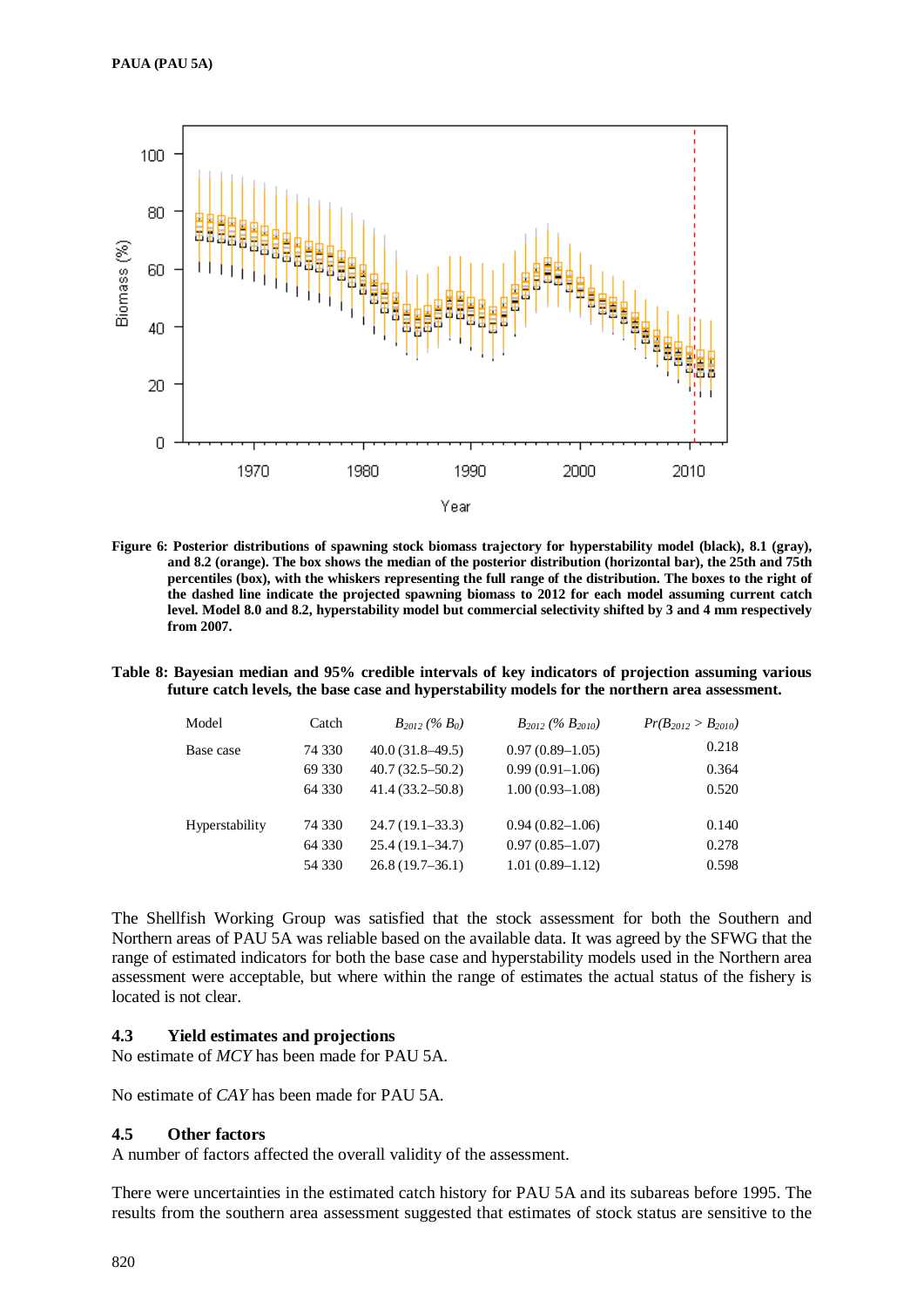range of assumptions made for the estimated catch history. For the northern area of PAU 5A, the commercial catch history is well determined back to 1984, although uncertainty exists for the pre-1984 catch, which is expected to have minor effects on the overall assessment. There is little information on the historical catches in Fiordland, but anecdotal evidence suggested that the catch between 1981 and 1984 was about 60–70 t annually (Storm Stanley pers. comm.). The lower and upper-bound catch estimates used in the assessment may have encompassed many of the uncertainties in the historical catches. In addition, non-commercial catch estimates are also very uncertain, and large differences may exist between the catches assumed and the catch actually taken. In both assessments, the modelled area is treated as if it were a single stock with homogeneous biology, habitat and fishing pressure. It is assumed that:

- recruitment affects the modelled area in the same way;
- natural mortality does not vary by length or year in the modelled area;
- growth has the same mean and variance in the modelled area, although in reality growth may be stunted in some areas and fast in others.

Variation in growth is addressed to some extent by having a stochastic growth transition matrix based on increments observed in several different sites. Similarly, the length frequency data are integrated across samples from many places. An open question is whether a model fitted to data aggregated from a large area, within which smaller populations respond differently to fishing, results in credible estimates of the response of the aggregated sub-populations.

This effect is likely to make model results optimistic. For instance, if some local stocks are fished very hard and others are not fished, recruitment failure can result due to the depletion of spawners, because spawners must breed close to each other, and because the dispersal of larvae may be limited. Recruitment failure is a common observation in abalone fisheries internationally. Local processes may decrease recruitment, an effect that cannot be accounted for in the current model.

A significant source of uncertainty is that fishing may cause spatial contraction of populations or that some populations become relatively unproductive after initial fishing due, for example, to reductions in density that may impede successful spawning. If this happens, the model will overestimate productivity in the population as a whole. Historical catches may have been interpreted in the model as good recruitments, whereas they may actually have been the result of serial depletion.

# **5. STATUS OF THE STOCKS**

# **Stock Structure Assumptions**

A genetic discontinuity between North Island and South Island paua populations was found approximately around the area of Cook Strait (Will & Gemmell 2008).

| <b>Stock Status</b>              |                                                                         |
|----------------------------------|-------------------------------------------------------------------------|
| <b>Year of Most Recent</b>       | 2010                                                                    |
| Assessment                       |                                                                         |
| <b>Assessment Runs Presented</b> | Southern Area: base case model                                          |
|                                  | Northern Area: base case and hyperstability models                      |
| Reference Points                 | Target: 40% $B_0$ (Default as per HSS)                                  |
|                                  | Soft Limit: 20% $B_0$ (Default as per HSS)                              |
|                                  | Hard Limit: 10% $B_0$ (Default as per HSS)                              |
| Status in relation to Target     | Southern Area: Spawning stock biomass was estimated at 35% $B_0$        |
|                                  |                                                                         |
|                                  | Northern Area: Spawning stock biomass was estimated at 41% $B_0$        |
|                                  | by the base case model but only at 26% $B_0$ by the hyperstability      |
|                                  | model. It was agreed by the SFWG that the range of estimated            |
|                                  | indicators for both the base case and hyperstability models used in the |
|                                  | Northern area assessment were acceptable, but where within the range    |

# • **PAU 5A -** *Haliotis iris*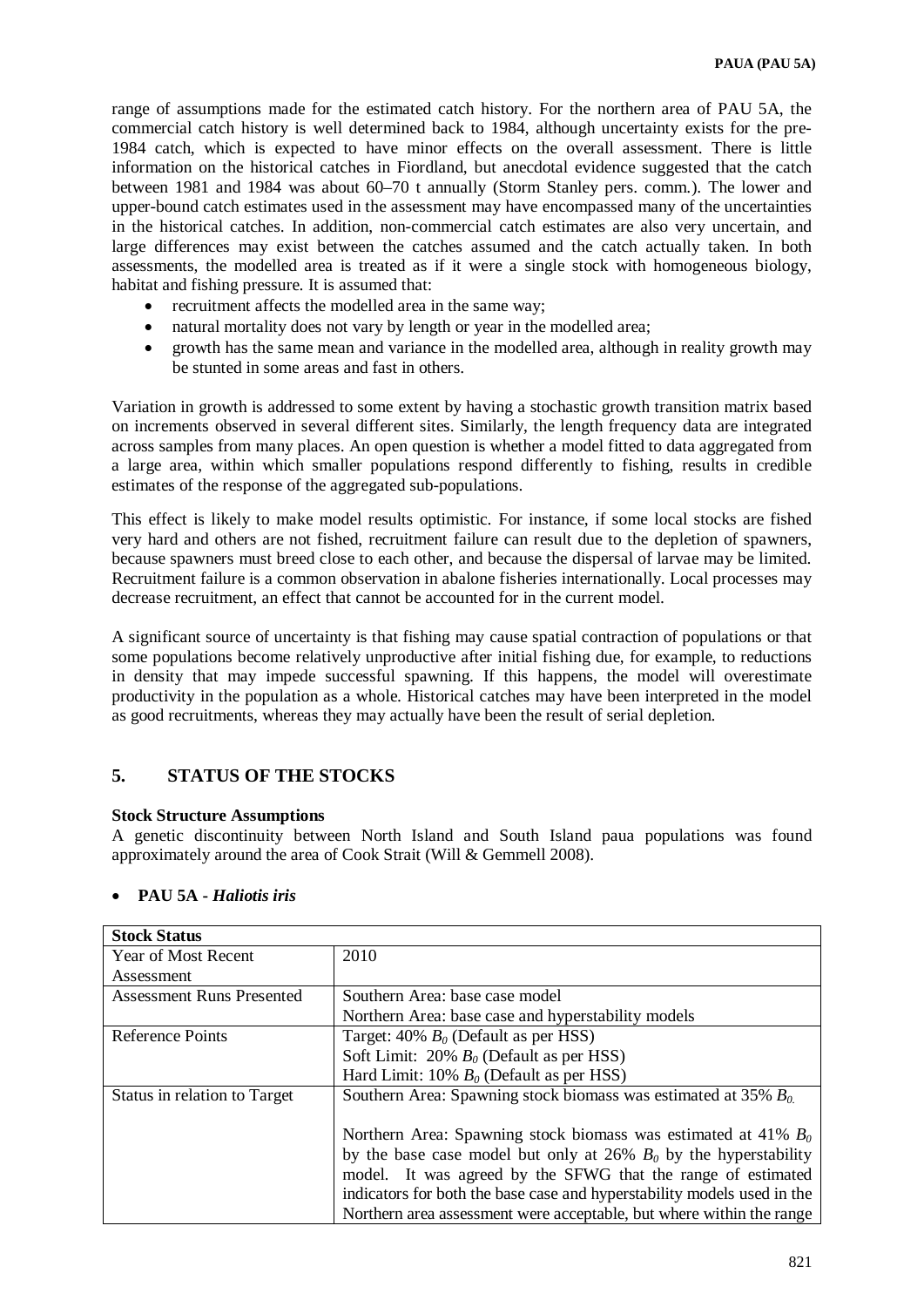

**Posterior distributions of spawning stock biomass trajectory for base case (black), 6.1 (gray), and 6.2 (orange) for the northern area assessment. The box shows the median of the posterior distribution (horizontal bar), the 25th and 75th percentiles (box), with the whiskers representing the full range of the distribution. The boxes to the right of the dashed line indicate the projected spawning biomass to 2012 for each model assuming current catch level. Model 6.1 and 6.2, base case but commercial selectivity shifted by 3 and 4 mm respectively from 2007.**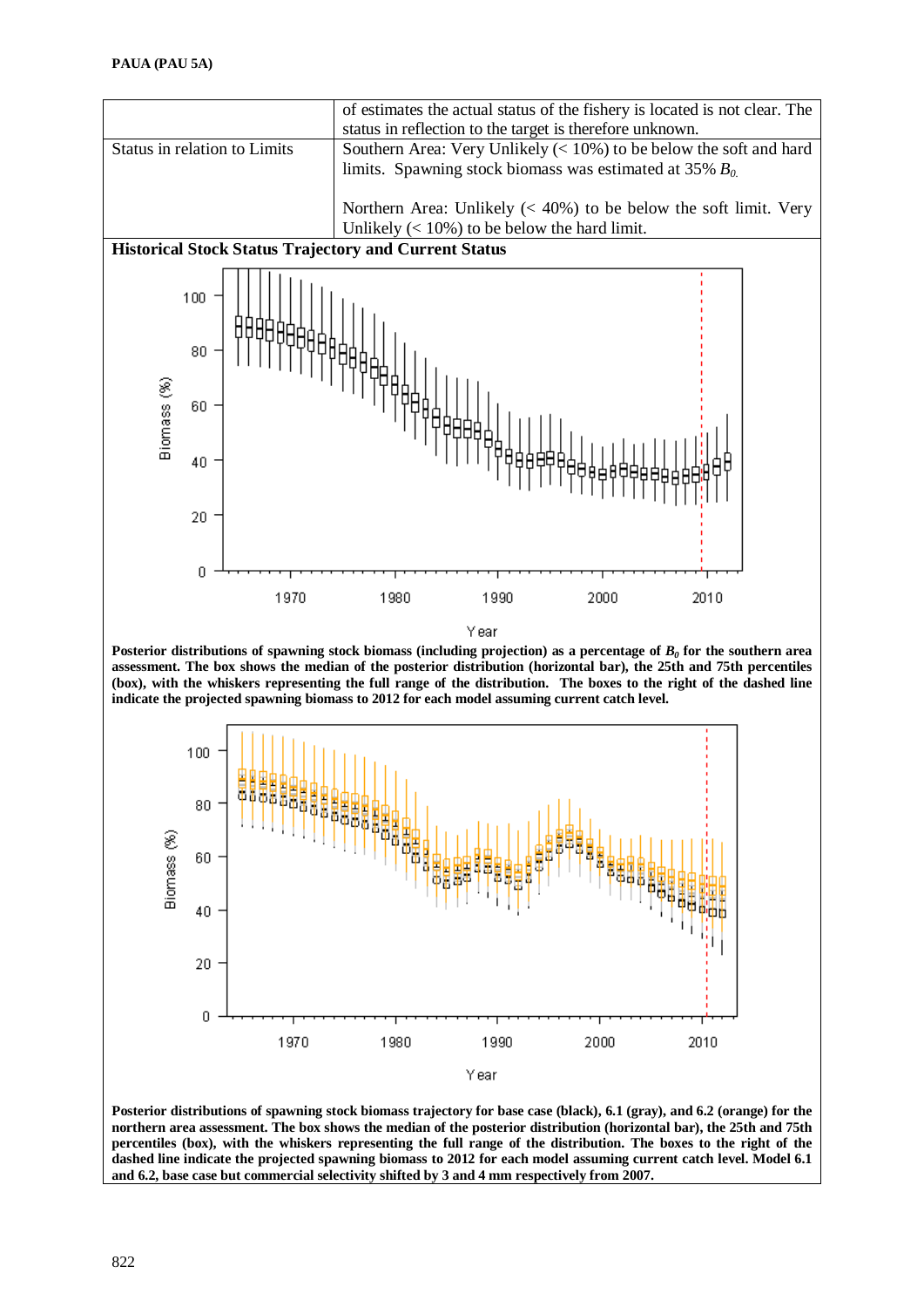

Year

**Posterior distributions of spawning stock biomass trajectory for hyperstability model (black), 8.1 (gray), and 8.2 (orange) for the northern area assessment. The box shows the median of the posterior distribution (horizontal bar), the 25th and 75th percentiles (box), with the whiskers representing the full range of the distribution. The boxes to the right of the dashed line indicate the projected spawning biomass to 2012 for each model assuming current catch level. Model 8.0 and 8.2, hyperstability model but commercial selectivity shifted by 3 and 4 mm respectively from 2007.**

| <b>Fishery and Stock Trends</b> |                                                                  |
|---------------------------------|------------------------------------------------------------------|
| Recent Trend in Biomass or      | Southern: Spawning stock biomass generally declined from 2002 to |
| Proxy                           | 2007 but has been increasing up to 2009.                         |
|                                 |                                                                  |
|                                 | Northern: Spawning stock biomass declined from 1997 until 2010   |
| Recent Trend in Fishing         |                                                                  |
| Mortality or Proxy              |                                                                  |
| Other Abundance Indices         |                                                                  |
| Trends in Other Relevant        |                                                                  |
| Indicators or Variables         |                                                                  |

| <b>Projections and Prognosis</b>                                                                                                                                                                                                                                                                                                                                                                                                                                                                                    |
|---------------------------------------------------------------------------------------------------------------------------------------------------------------------------------------------------------------------------------------------------------------------------------------------------------------------------------------------------------------------------------------------------------------------------------------------------------------------------------------------------------------------|
|                                                                                                                                                                                                                                                                                                                                                                                                                                                                                                                     |
| <b>Stock Projections or Prognosis</b><br>Southern: Spawning stock biomass in 2012 is projected to be about<br>39% (31–50%) of $B_0$ , or 14% (2–26%) more than the 2009 levels.<br>The probability that the spawning stock biomass will decrease in<br>three year's time is less than 7%.                                                                                                                                                                                                                           |
| Northern: The base case model projected spawning stock biomass in<br>2012 to be 40% of $B_0$ , about 3% less than current level. The<br>probability that the spawning stock biomass would increase by 2012<br>is about 22%. The hyperstability model predicted a larger decline in<br>abundance, with $B_{2012}$ predicted to be 6% less than current state.<br>Projections made with alternative future catches suggested that<br>$Pr\{B_{2012} > B_{current}\}\$ will increase with reduced catch levels. For the |
| base case, Pr{ $B_{2012} > B_{current}$ } will be greater than 50% if the catch                                                                                                                                                                                                                                                                                                                                                                                                                                     |
| is reduced by 10 t each year for the next two years; for the<br>hyperstability model, catch shelving of up to 20 t each year is<br>required.                                                                                                                                                                                                                                                                                                                                                                        |
| Probability of Current Catch or<br>Soft Limit: Southern - Very Unlikely $(< 10\%)$                                                                                                                                                                                                                                                                                                                                                                                                                                  |
| TACC causing decline below<br>Northern - Unlikely $(< 40\%)$                                                                                                                                                                                                                                                                                                                                                                                                                                                        |
| Hard Limit: Southern - Very Unlikely $(< 10\%)$<br>Limits                                                                                                                                                                                                                                                                                                                                                                                                                                                           |
| Northern - Very Unlikely $(< 10\%)$                                                                                                                                                                                                                                                                                                                                                                                                                                                                                 |